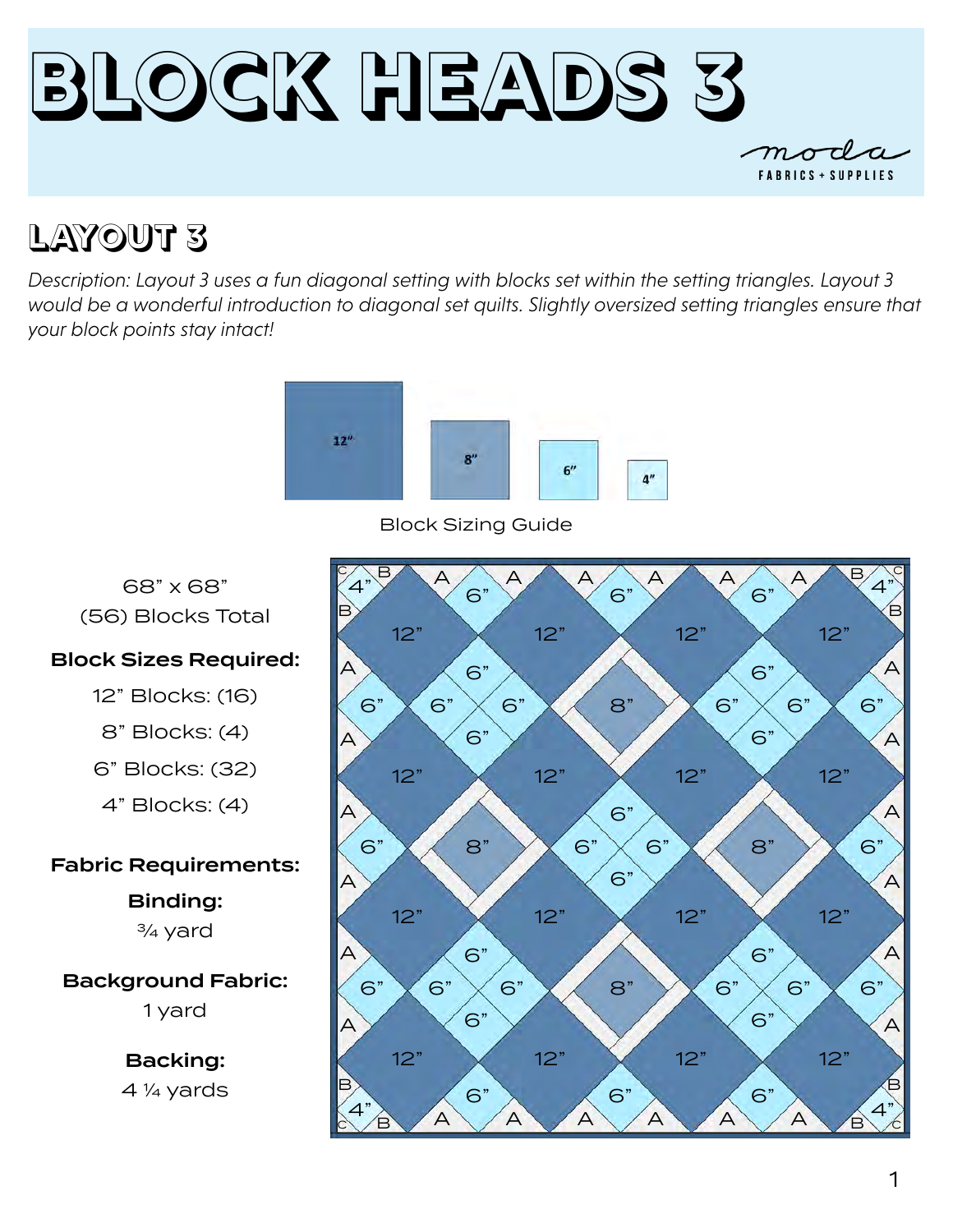# **CUTTING INSTRUCTIONS:**

#### **Binding:**

• Cut  $(8)$  2  $\frac{1}{2}$ " x WOF strips.

### **Background Fabric:**

- Cut (5)  $2 \frac{1}{2}$ " x WOF strips. Subcut:
	- o (8) 2 ½" x 8 ½" rectangles for 8" Block Assembly.
	- $\circ$  (8) 2 1/2" x 12 1/2" rectangles for 8" Block Assembly.
- Cut (3) 7 ¼" x WOF strips. Subcut:
	- $\circ$  (12) 7 ¼" squares; cut each square once diagonally to create (24) HST. Label as A.
	- $\circ$  Use the remainder of the 3rd strip to cut (4) 5 ¼" squares; cut each square once diagonally to create (8) HST. Label as B.
	- $\circ$  (1) 5  $\frac{1}{2}$ " square; cut the square twice diagonally to create (4) QST. Label as C.

## **ASSEMBLY INSTRUCTIONS:**

- 1. Sew (1) 2  $\frac{1}{2}$   $\frac{1}{2}$  x 8  $\frac{1}{2}$  background fabric strip onto either side of (1) 8  $\frac{1}{2}$  x 8  $\frac{1}{2}$ unfinished block as shown. Press seams outward toward the background fabric.
- 2. Sew (1)  $2\frac{1}{2}$  x 12  $\frac{1}{2}$  background fabric strip onto the (2) remaining sides of the 8 ½" x 8 ½'' unfinished block as shown. Press.
- 3. 8  $\frac{1}{2}$  x 8  $\frac{1}{2}$  blocks should now measure 12  $\frac{1}{2}$  x 12  $\frac{1}{2}$  unfinished. Repeat to create (4).



- 4. The quilt is assembled using a diagonal setting. Lay out blocks as shown in the diagram. **(Please note: (4) 6" Blocks are placed together to create a 12" Block.)** Use (2) A triangles and (1) 6" block to create setting triangles to be placed along the sides of the quilt top. Use (2) B triangles, (1) C triangle and (1) 4" block to create the corners of the quilt top.
- 5. Sew the quilt together using the diagrams for reference.
- 6. A, B and C triangles have been oversized to eliminate block points being cut off during trimming or binding process. Trim quilt top so that there is a  $\frac{1}{4}$ " seam allowance between the edge of the quilt top and the point of each block along the perimeter of the quilt. Quilt top should measure approximately 68 ½" x 68 ½" unfinished. **(Please note: Measurement is approximate due to variances in diagonal quilt assembly.)**



Layout 3<br> $68" \times 68"$